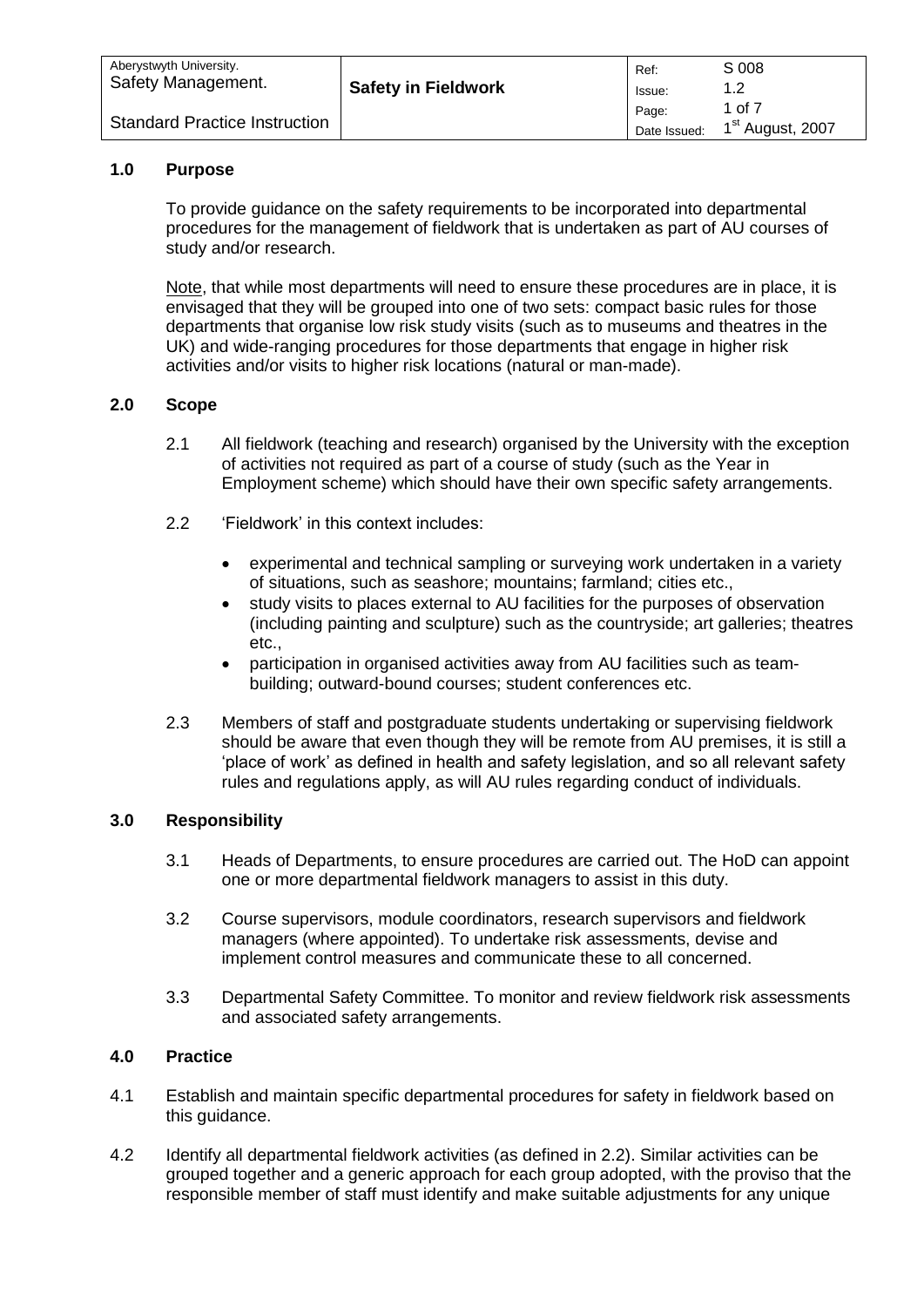| Aberystwyth University.<br>Safety Management. | <b>Safety in Fieldwork</b> | Ref:<br>Issue:        | S 008                                  |
|-----------------------------------------------|----------------------------|-----------------------|----------------------------------------|
| <b>Standard Practice Instruction</b>          |                            | Page:<br>Date Issued: | 2 of 7<br>1 <sup>st</sup> August, 2007 |

elements (such as the participation of a student with special needs - guidance can be obtained from the Disabilities Officer in this case).

4.3 Conduct suitable and sufficient risk assessments of all fieldwork activities identified in 4.2. Checklists to assist in the risk assessment process are given in section 6. The layout of the documented risk assessment is not prescribed, but guidance is available via: [http://www.aber.ac.uk/safety-environment/handbook/proc\\_and\\_pracs/index.shtml](http://www.aber.ac.uk/safety-environment/handbook/proc_and_pracs/index.shtml)

The wide range of types of fieldwork conducted by AU departments will result in the development of a variety of specific safety arrangements. However, there are certain elements that must be observed by all:

## 4.3.1 Medical Conditions.

Students may have a medical condition that affects their ability to undertake fieldwork safely. In most cases suitable arrangements can be made to allow the student to participate, but sometimes alternative coursework will need to be organised. To allow adjustments to be made it is recommended that medical questionnaires be issued as part of the registration process at the start of each academic session to those students known to be taking courses that include fieldwork. The completed questionnaires should be analysed and relevant information distributed to the appropriate members of academic staff early in the session to allow for arrangements to be made.

Supervisory staff and research workers should also declare any relevant medical conditions for incorporation into their risk assessments.

Types of medical issues encountered at AU range from the obvious, such as a physical disability and fieldwork on rough terrain; to the hidden, such as a life-threatening allergy coupled with fieldwork in a remote environment containing the allergen; or a diabetic student with insufficient food supplies travelling on a coach, as part of a AU visit to a theatre performance, becoming stranded in a motorway traffic jam.

# 4.3.2 First Aid.

As a minimum, all relevant staff are advised to attend the in-house one-day AU course on first aid. Expeditions which call for more advanced knowledge of first aid, for example in wintry conditions or in remote areas/countries may indicate a requirement for more advanced training and experience, which clearly cannot be set up without a great deal of advance planning.

## 4.3.3 Supervision

Due to the diverse nature of fieldwork, the various existing codes of practice do not make hard and fast rules about staff/student ratios required. However, it should be noted that it is considered to be reasonable to have a ratio of not less than 1:10 for the type of fieldwork involving inexperienced students in low risk situations, with a minimum of two experienced staff members present. Parties of greater than 15 inexperienced people may be difficult to manage in rugged country but where possible, minimum size sub-groups are expected to be four (one to stay with casualty, assuming only one casualty, and two to go for help).

Fieldwork of low risk (such as theatre visits) can have much smaller staff/student ratios, but there should always be a minimum of two supervisors to a group.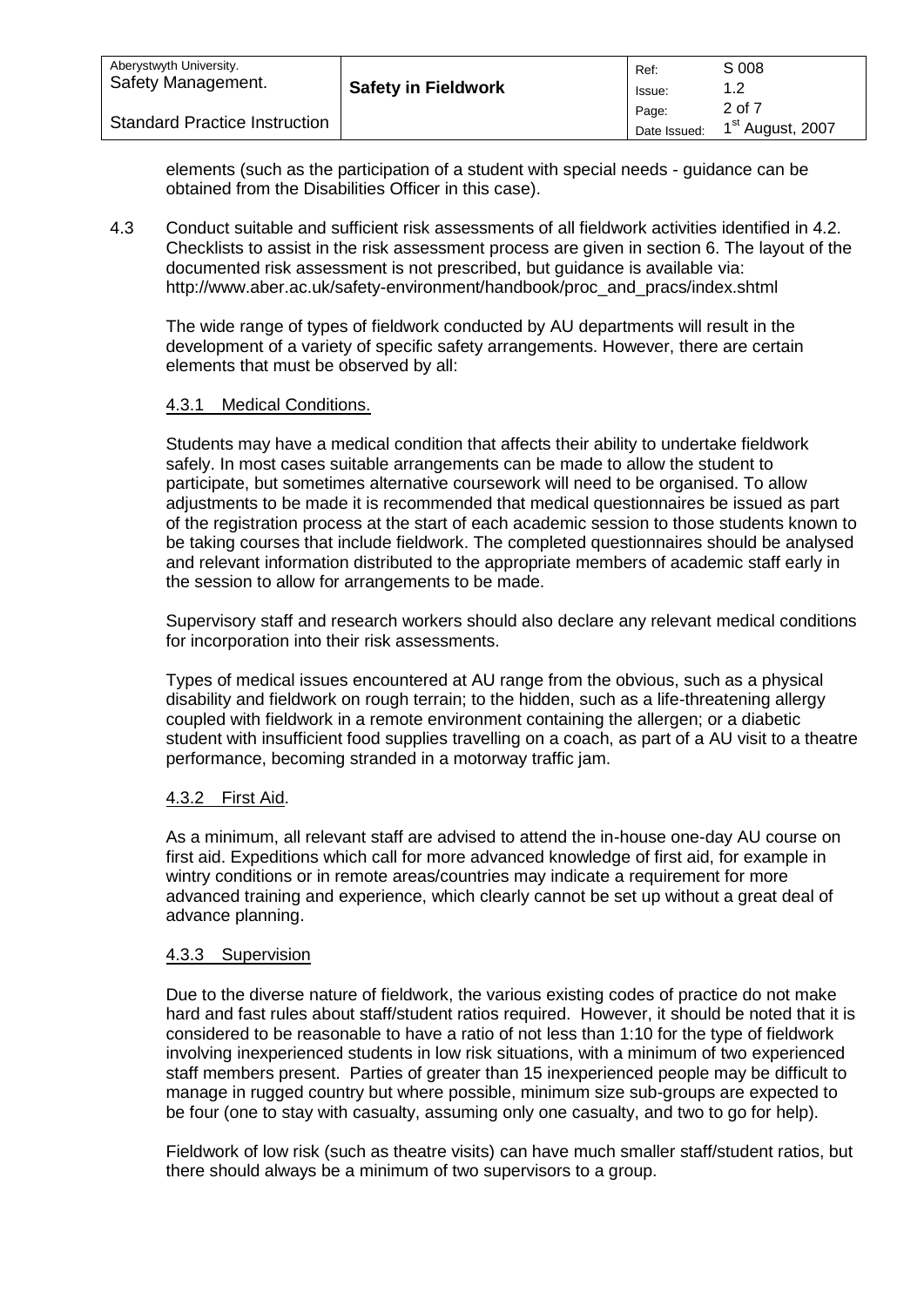| Aberystwyth University.<br>Safety Management. | <b>Safety in Fieldwork</b> | Ref:<br>Issue:        | S 008                                  |
|-----------------------------------------------|----------------------------|-----------------------|----------------------------------------|
| <b>Standard Practice Instruction</b>          |                            | Page:<br>Date Issued: | 3 of 7<br>1 <sup>st</sup> August, 2007 |

Some research activities may involve lone working. Such instances should be minimised, and safety measures subject to particular scrutiny by those responsible.

# 4.3.4 Transport

There are various legal requirements for the carriage of people in vehicles that need to be observed. Furthermore, the transport of hazardous materials is strictly controlled, so any fieldwork involving such materials will need to take due account of the regulations.

From the safety viewpoint, it is considered unreasonable to expect a member of staff who has spent the day teaching and supervising in the field, to then drive for extended periods. Therefore, provision must be made to have the services of driver/s not engaged in the fieldwork activities - for example by chartering minibuses from an external supplier (that has been checked for current licence and insurance).

## 4.3.5 Notification

Arrangements must be made to lodge the itinerary and a list of names of those participating in the fieldtrip with a suitable person / office in the department. These arrangements should be incorporated into the departmental procedures. The details of who is responsible for the control of the information and where it is lodged should be communicated to Student Support Services and the Health, Safety & Environment Office.

The notification procedure must be followed for all fieldtrips, be they to remote countryside locations or to city centre theatres or art galleries.

Arrangements must be made to inform AU (senior manager/s; Health, Safety & Environment Office; Student Support Services – when students are involved in the fieldwork) promptly of any serious incidents or accidents that occur in the field (and before any reports appear in the media).

# 4.3.6 Training

Suitable training should be arranged for individuals as identified in the risk assessments. Note: the giving of information alone does not equate to training. For instance, reading a book on scuba diving does not enable someone to dive safely in the open ocean. Similarly, map and compass work should be practised in a safe environment prior to visiting remote places.

## 4.3.7 Incident Reporting

All incidents involving injury, also any serious near misses, should be reported using the AU incident reporting procedure.

## 4.3.8 Third-Party Organisations

Reasonable investigation of third-parties used for fieldtrips (such as Outward-Bound type organisations) should be made regarding their safety arrangements and record.

4.4 AU insurance arrangements must be implemented. Checks should be made with the Finance Office for current requirements and the need for any specialist cover to be arranged.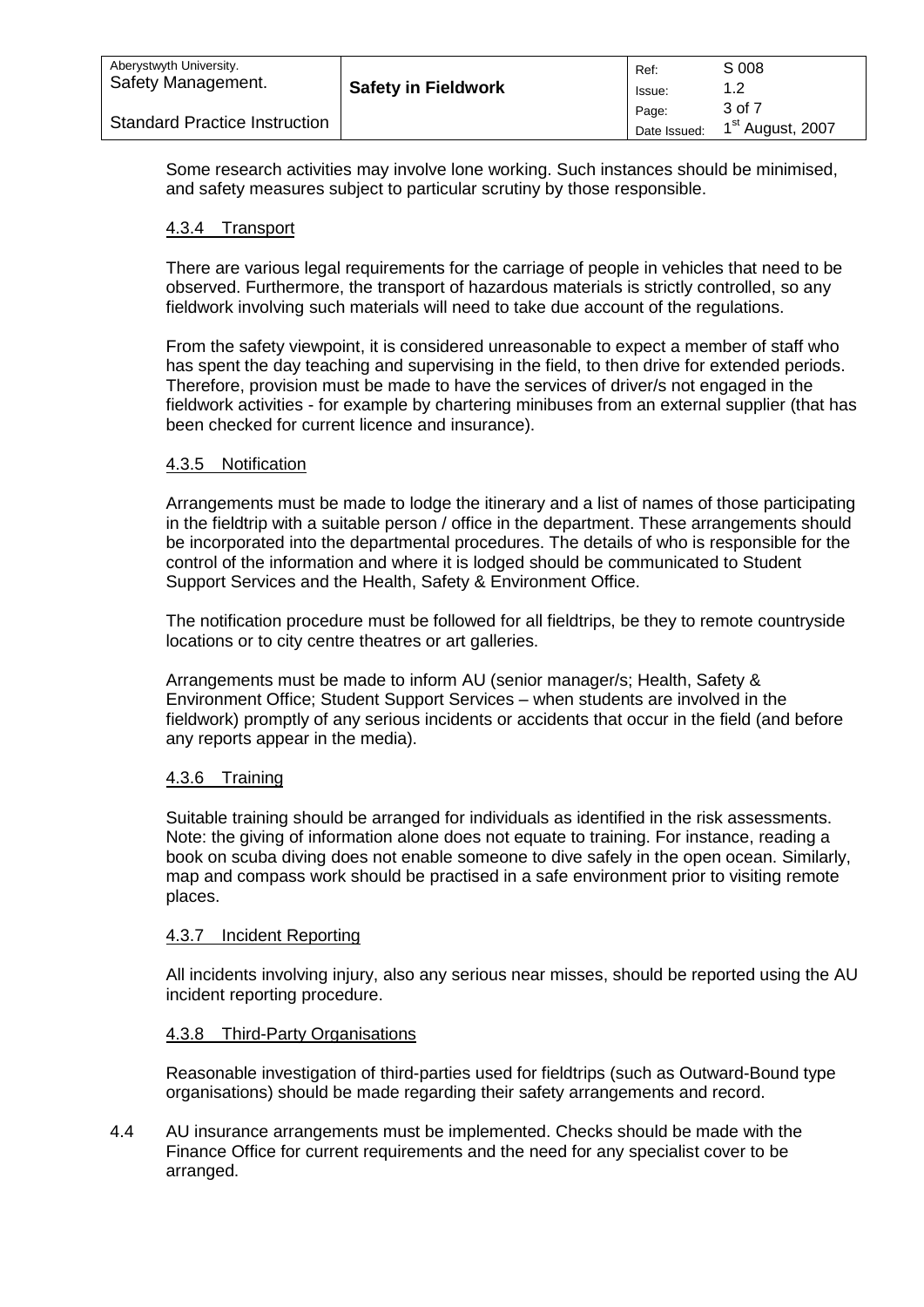| Aberystwyth University.<br>Safety Management. | <b>Safety in Fieldwork</b> | Ref:<br>Issue:        | S 008                                  |
|-----------------------------------------------|----------------------------|-----------------------|----------------------------------------|
| <b>Standard Practice Instruction</b>          |                            | Page:<br>Date Issued: | 4 of 7<br>1 <sup>st</sup> August, 2007 |

- 4.5 All members of staff responsible for fieldwork in environments of enhanced risk should read and follow the UCEA Guidance on Safety in Fieldwork, and where relevant, the UCEA Health and Safety Guidance when Working Overseas. Those involved in compiling fieldwork risk assessments are also advised to refer to these documents.
- 4.6 The outcomes of the risk assessments and associated control measures must be communicated to all those concerned.
- 4.7 Risk assessments should be reviewed on an annual basis (or when a substantive change occurs, such as involvement of new personnel or detrimental changes in the political situation of the state being visited) and adjustments made as necessary.

# **5.0 References**

UCEA (2005). Guidance on Safety in Fieldwork. [http://www.aber.ac.uk/safety-environment/docs/protected/ucea\\_fieldwork.pdf](http://www.aber.ac.uk/safety-environment/docs/protected/ucea_fieldwork.pdf)

UCEA (1998). Health and Safety Guidance when Working Overseas (Universities and Colleges Employers Association).

AU. Incident reporting procedures (S002 and S002F)

Data Protection Act (1998) HMSO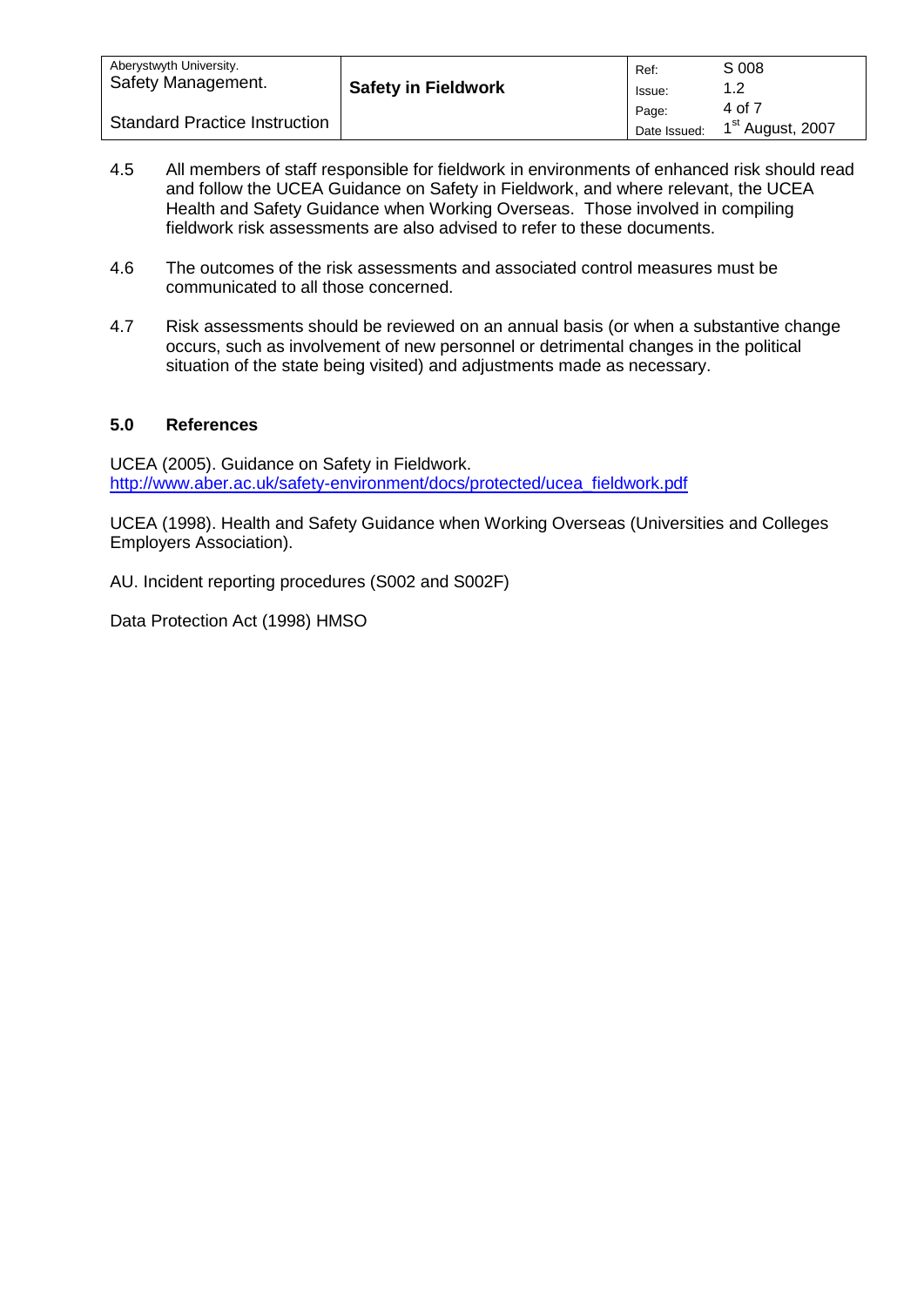| Aberystwyth University.              | <b>Safety in Fieldwork</b> | Ref:                  | S 008                                  |
|--------------------------------------|----------------------------|-----------------------|----------------------------------------|
| Safety Management.                   |                            | Issue:                | 1.2                                    |
| <b>Standard Practice Instruction</b> |                            | Page:<br>Date Issued: | 5 of 7<br>1 <sup>st</sup> August, 2007 |

# **6.0 Appendix - Risk Assessment Checklists**

Notes on the checklists:

The checklists supplied are meant as an aid to planning rather than a means to planning. Because of the diversity of fieldwork, the hazards and risks will show great variation and it is for those leading, or otherwise responsible for the fieldwork, to make appropriate plans and risk assessments.

As with any form of risk assessment, there is a need for a careful and systematic approach and it is useful to talk through the assessment with a colleague who has some knowledge of the work to be undertaken and the conditions that are likely to be encountered. While there is no requirement to attempt to quantify the risk assessment, a semi-quantitative approach to the assessment does allow a more systematic approach to reducing risk scores.

The checklists can never be fully comprehensive, but checklist 1 gives a general flow chart to take the assessor through the basic planning stages, while the subsequent lists are directed to more specific items of the work.

The lists overlap, and although this is an inevitable part of the planning process, it may prove useful to rewrite and extend the checklists to meet specific requirements and to act as a more specific aid to memory.



## **Checklist 1**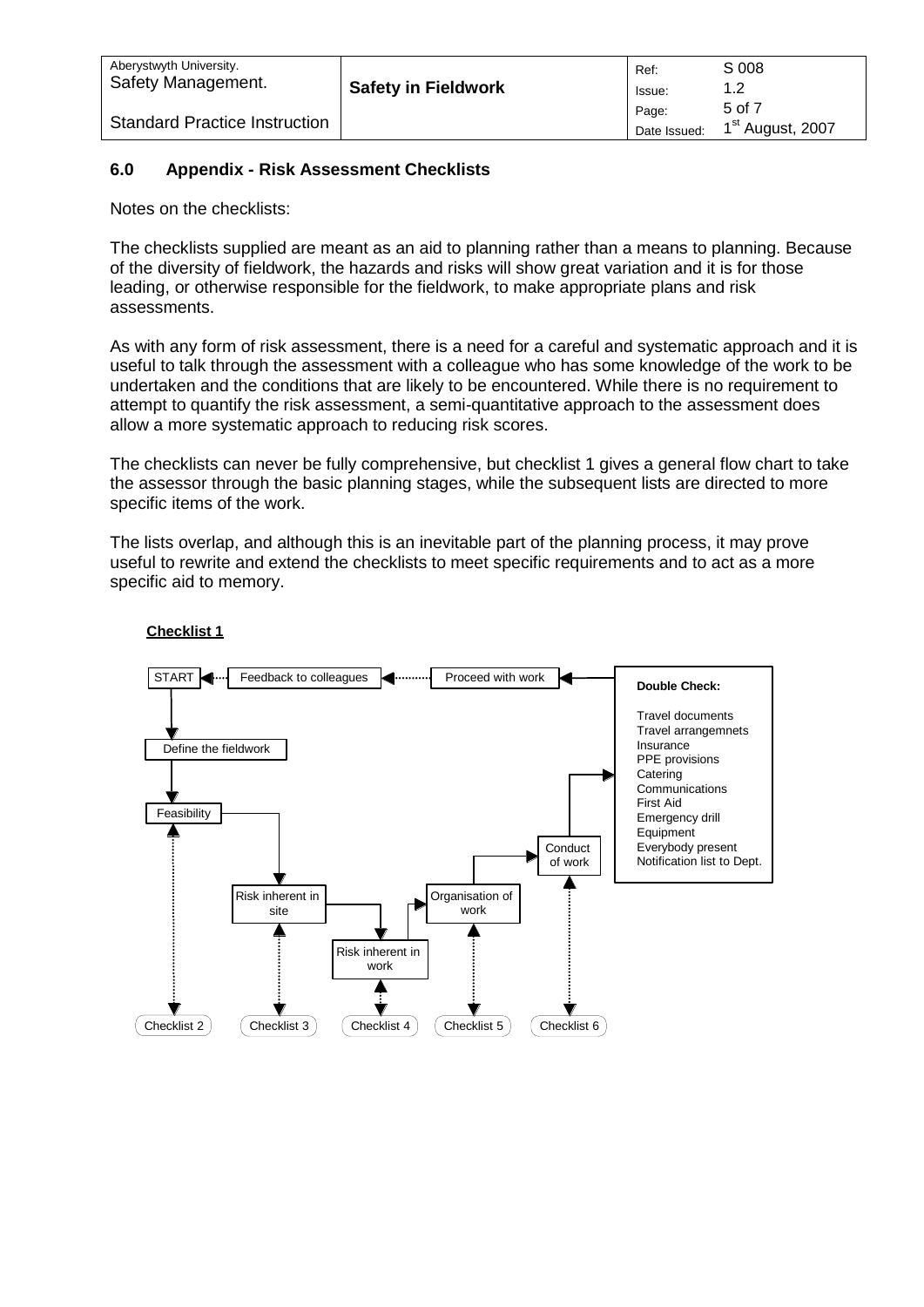| Aberystwyth University.              | <b>Safety in Fieldwork</b> | Ref:                  | S 008                                  |
|--------------------------------------|----------------------------|-----------------------|----------------------------------------|
| Safety Management.                   |                            | Issue:                | 1.2                                    |
| <b>Standard Practice Instruction</b> |                            | Page:<br>Date Issued: | 6 of 7<br>1 <sup>st</sup> August, 2007 |

|                           | <b>Checklist 2 - Feasibility of Project</b>                                                                                                    |                           | <b>Checklist 4 - Risks Inherent in Work</b>                                                                                                                    |
|---------------------------|------------------------------------------------------------------------------------------------------------------------------------------------|---------------------------|----------------------------------------------------------------------------------------------------------------------------------------------------------------|
| <b>Access</b>             | <b>Travel Arrangements</b><br>Permission to work on site<br>Provision for disabled<br>Availability of assistance<br>Accommodation<br>Insurance | <b>Training</b>           | Navigation e.g. map and compass work<br>Survival/rescue<br>First-aid<br>Specialist training e.g.<br>Chainsaw<br>Conduct on boats<br>Defensive/advanced driving |
| <b>Fitness</b>            | Pre-expedition training                                                                                                                        |                           | Diving<br>Electric fishing                                                                                                                                     |
| <b>Training</b>           | Navigation<br>First-aid<br>Languages<br>Interpersonal skills<br>Hygiene/health education                                                       |                           | Firearms<br>Ladders and scaffolding<br>Tree climbing<br>Using machinery/vehicles                                                                               |
|                           | Specific skills<br>- e.g. diving, chain saws, use of ropes                                                                                     | <b>Chemical Hazards</b>   | COSHH assessments for the work on site                                                                                                                         |
| Health                    | Health questionnaire<br>Medical/dental check-up<br>Vaccination (especially tetanus)<br>First-aid kit(s)<br>Sterile packs                       | <b>Biological Hazards</b> | COSHH assessments for the work on site<br>Animals<br>Plants                                                                                                    |
| <b>Staffing</b>           | Staff to student ratios<br>Deputising arrangements<br>Competence of all leaders                                                                | <b>Personal Safety</b>    | Risk of attack<br>Routine communication<br>Communication in emergency                                                                                          |
|                           | <b>Checklist 3 - Risks inherent in the Site</b>                                                                                                |                           | <b>Checklist 5 - Organisation of the Fieldwork</b>                                                                                                             |
| <b>Physical Hazards</b>   | Extreme weather<br>Mountains and cliffs<br>Glaciers, crevasses, ice falls etc<br>Caves, mines and quarries<br>Forests (including fire hazards) | Pre-planning              | Travel documents<br>Next of kin and G P noted<br>Medical problems noted<br>Appropriate authorities informed (Police,<br>Mountain Rescue, Coast Guard etc)      |
|                           | Freshwater<br>Sea and seashore (tides, currents etc)<br>Marshes and quicksand<br>Roadside                                                      | Catering                  | Provision of food<br>Hygiene<br>Potable water<br>Food preparation and storage<br>Fuel for cooking                                                              |
| <b>Biological Hazards</b> | Venomous, lively or aggressive animals.                                                                                                        | <b>The Group</b>          | Leader (experience qualifications                                                                                                                              |

|                                                      | Extreme weather<br>Mountains and cliffs<br>Glaciers, crevasses, ice falls etc<br>Caves, mines and quarries<br>Forests (including fire hazards)<br>Freshwater<br>Sea and seashore (tides, currents etc)<br>Marshes and quicksand<br>Roadside | Catering         | Next of kin and G P noted<br>Medical problems noted<br>Appropriate authorities informed (Police,<br>Mountain Rescue, Coast Guard etc)<br>Provision of food<br>Hygiene<br>Potable water<br>Food preparation and storage                 |
|------------------------------------------------------|---------------------------------------------------------------------------------------------------------------------------------------------------------------------------------------------------------------------------------------------|------------------|----------------------------------------------------------------------------------------------------------------------------------------------------------------------------------------------------------------------------------------|
|                                                      |                                                                                                                                                                                                                                             |                  | Fuel for cooking                                                                                                                                                                                                                       |
| <b>Biological Hazards</b><br><b>Chemical Hazards</b> | Venomous, lively or aggressive animals<br>Plants<br>Pathogenic micro-organisms (tetanus,<br>leptospirosis etc)<br>Agrochemicals and pesticides                                                                                              | <b>The Group</b> | Leader (experience, qualifications<br>competence)<br>Chain of Command (deputies etc)<br>Staff to student ratios<br>Personal intragroup relationships<br>Size of working groups (max, min)<br>Responsibilities for different aspects of |
|                                                      | Dusts (COSHH assessment)<br>Chemicals on site (COSHH assessments)                                                                                                                                                                           |                  | work<br>Accommodation                                                                                                                                                                                                                  |
| <b>Man Made Hazards</b>                              | Machinery and vehicles<br>Power lines and pipelines<br>Electrical equipment Insecure buildings<br>Slurry and silage pits                                                                                                                    | The Individual   | Lone working avoided?<br>Adequate clothing?<br>PPE provided?<br>Individual trained and fit?                                                                                                                                            |
|                                                      | Attack on the person or property<br>Military activity                                                                                                                                                                                       | <b>Equipment</b> | Fit for purpose?<br>Used properly?<br>Well maintained?                                                                                                                                                                                 |
| <b>Hazards to</b><br><b>Environment</b>              | Pollution<br>Disturbance of ecosystems<br>Waste minimisation                                                                                                                                                                                |                  | Repairable on site?<br>Need to duplicate?                                                                                                                                                                                              |
|                                                      |                                                                                                                                                                                                                                             |                  |                                                                                                                                                                                                                                        |